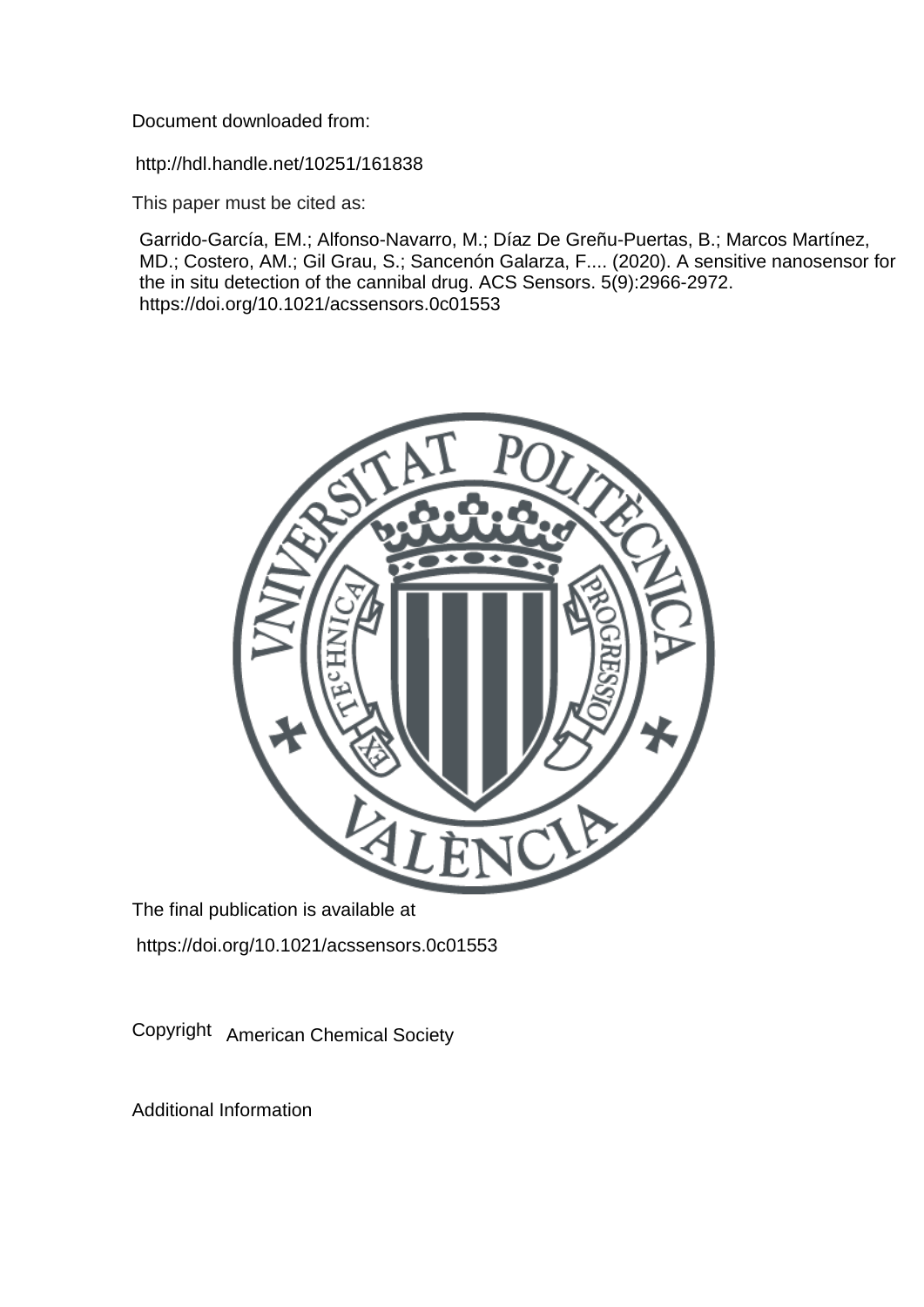# **A SENSITIVE NANOSENSOR FOR THE** *IN SITU* **DETECTION OF THE CANNIBAL DRUG**

Eva Garrido, †,‡,¥,§ María Alfonso, †,¥,§ Borja Díaz de Greñu, †,‡,¥,§ María Dolores Marcos,†,‡,¥,§,# Ana M. Costero, $\pm\neq\Delta$  Salvador Gil, $\pm\neq\Delta$  Félix Sancenón, $\pm\neq\pm\neq$ ,§,# and Ramón Martínez-Máñez $\pm\neq\pm\neq$ ,§,#

† Instituto Interuniversitario de Investigación de Reconocimiento Molecular y Desarrollo Tecnológico (IDM), Universitat Politècnica de València, Universitat de València, Spain.

‡ CIBER de Bioingeniería, Biomateriales y Nanomedicina (CIBER-BBN).

¥ Unidad Mixta UPV-CIPF de Investigación en Mecanismos de Enfermedades y Nanomedicina, Universitat Politècnica de València, Centro de Investigación Príncipe Felipe, Valencia, Spain.

§ Unidad Mixta de Investigación en Nanomedicina y Sensores. Universitat Politècnica de València, Instituto de Investigación Sanitaria La Fe, Valencia, Spain.

# Departamento de Química, Universitat Politècnica de València, Camino de Vera s/n, 46022, Valencia, Spain.

Departamento de Química Orgánica, Facultad de Química, Universitat de València, Doctor Moliner 50, 46100, Valencia, Spain.

*KEYWORDS. Nanosensor, mesoporous silica nanoparticles, MDPV, Cannibal drug, recombinant human dopamine transporter (DAT).*

**ABSTRACT:** A bio-inspired nanodevice for the selective and sensitive fluorogenic detection of 3,4 methylenedioxypyrovalerone (MDPV), usually known as Cannibal drug, is reported. The sensing nanodevice is based on mesoporous silica nanoparticles (MSNs), loaded with a fluorescent reporter (rhodamine B) and functionalized on their external surface with a dopamine derivative (**3**), which specifically interacts with the recombinant human dopamine transporter (DAT), capping the pores. In the presence of MDPV, DAT detaches from the MSNs consequently causing rhodamine B release and allowing drug detection. The nanosensor shows a detection limit of 5.2 µM and it is able to detect the MDPV drug both in saliva and blood plasma samples.

Over the last years, the unprecedented growth in the number of new psychoactive substances (NPS) globally available and the expansion of a more dynamic illegal market for these drugs is causing a great threat to public safety. Regarding last studies published, an estimated 271 million people worldwide had used psychoactive drugs at least once during 2019; roughly 5.5 % of the global population.1, 2 Moreover, psychostimulants have reached popularity as potent abuse drugs.<sup>3</sup> Among NPS, synthetic cathinones have arisen as the most widespread class designed drugs. This new group of recreational drugs, commonly known as "bath salts", "legal highs", "plant food" or "research chemicals", acts improving the function of the three main monoamine neurotransmitters: i.e. dopamine, norepinephrine and serotonin.<sup>4, 5</sup> With regard to physical forms, cathinones are odourless, white or brownish solids, commonly presented in the illegal market as powders or fine crystals, and less frequently as tablets or capsules.<sup>6, 7</sup> Main administration routes reported of cathinones are insufflation (snorting), oral ingestion (the substance is diluted in water or juice drink), and "bombing" (wrapping powders in a cigarette paper and next swallowed).<sup>8</sup>

Structurally, cathinones are β-ketone derivatives of psychoactive phenylalkylamine alkaloids; a naturally occurring stimulant in the khat plant (*Catha edulis*). One of the most remarkable constituents of the cathinones family is 3,4-methylenedioxypyrovalerone (MDPV). MDPV is

popularly known as "Cannibal drug", because, when taken in high doses, it spurs users into violent outbreaks of aggression, paranoia and panic attacks.<sup>9</sup> MDPV differs from other synthetic cathinones in the fact that it contains a pyrrolidine ring, which gives the drug potent actions as an uptake blocker of dopamine and norepinephrine transporters. When consumed, MDPV links to the dopamine active transporter (DAT), blocking dopamine reuptake out of the synaptic cleft. In this way, MDPV leads to a rise in the extracellular dopamine levels, causing a powerful locomotive enhancement even ten times more potent than that produced by cocaine.10-12 Moreover, MDPV potentially produces some adverse effects derived from long-lasting psychostimulant-type toxidrome, including severe agitation, violent behavior, tachycardia, psychosis, profuse diaphoresis, paranoia and anxiety, among others. Currently reported intoxications involving MDPV13, 14 stablished that the amount of synthetic cathinones consumed per dose ranged from 5 to 250 mg orally which produced effects lasting from 1 to 3 h.<sup>15</sup>

MDPV is commonly detected by different techniques such as HPLC-MS,<sup>16-19</sup> GC-MS,<sup>20-22</sup> HPIMS,<sup>23</sup> and bioanalytical procedures.24-26 Nevertheless, these methods are slow, the samples must be moved to qualified laboratories and they usually require the supervision of trained personnel. An alternative promising approach to these techniques involves the development of chromo-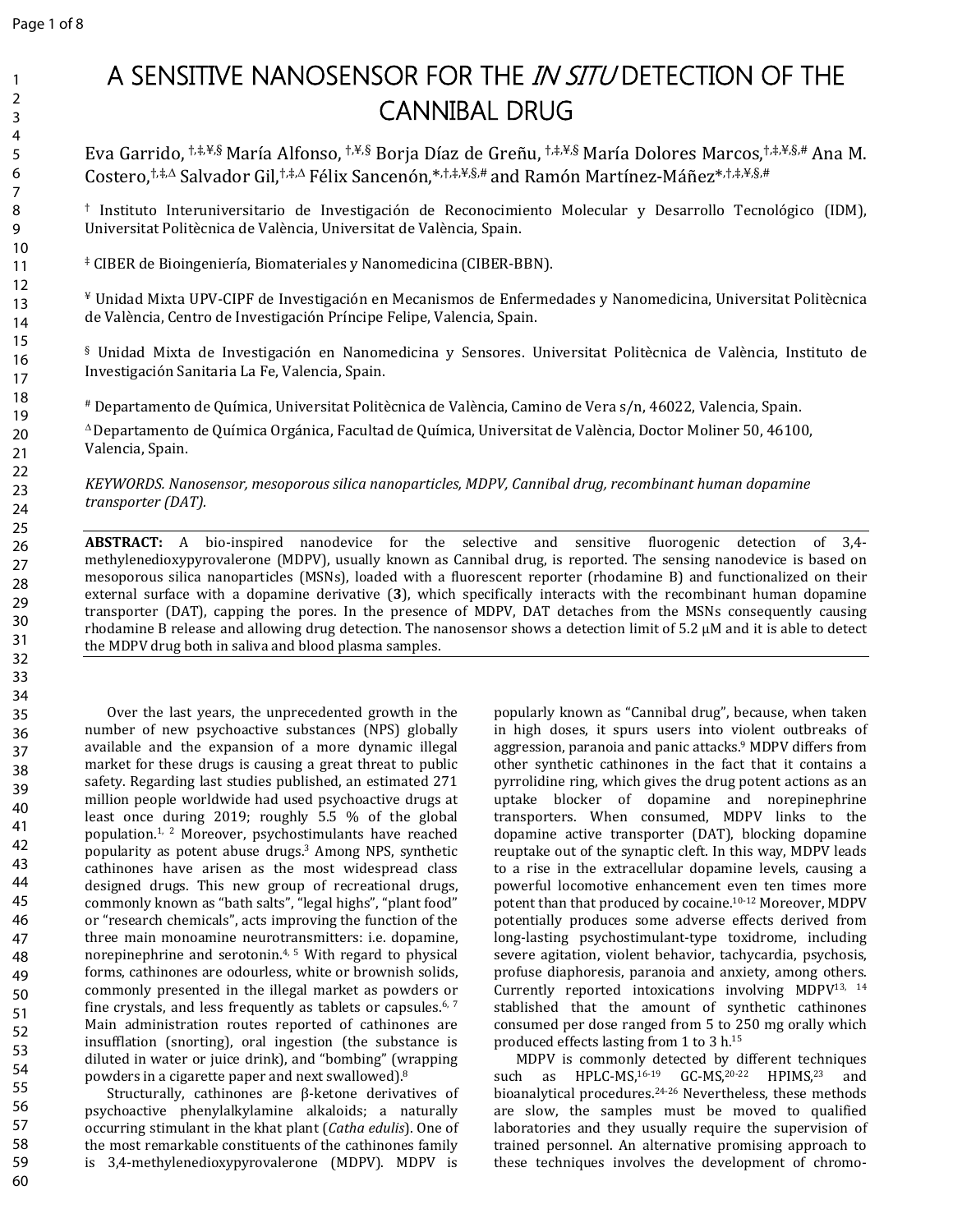fluorogenic sensors for the rapid, selective and '*in-situ*' detection of MDPV.<sup>27</sup> However, as far as we know, no chromo-fluorogenic probes have been reported for the detection of MDPV so far. In this scenario, the development of new strategies to detect and quantify "drugs of abuse" like MDPV in a fast, easy, and reliable way is timely and urgently required.



**Scheme 1.** Sensing behavior of solid **S2** in the presence of MDPV.

From another point of view, the development of hybrid organic-inorganic gated materials based on mesoporous silica nanoparticles (MSNs) with applications in drug delivery, $28,29$  communication $30,31$  and detection protocols $32$ -<sup>34</sup> has attracted great attention over the last decade. The main advantages provided by MSNs are high specific surface area, homogeneous porosity, high load capacity, tunable pore size (2-10 nm) and easy functionalization. These sensing gated materials allow the controlled release of an entrapped cargo in the presence of a target molecule, usually triggering the displacement of the gating ensemble.<sup>35</sup> Moreover, these capped sensing materials also show inherent chemical amplification as only few molecules of the analyte can induce the delivery of a large amount of the entrapped cargo (usually a fluorophore).<sup>36</sup>

Based on the above, we report herein a gated nanodevice for the selective, sensitive fluorogenic sensing of MDPV (Scheme 1). The sensor selectively detects MDPV at concentrations as low as 5.2 µM and is able to determine the presence of MDPV both in saliva and blood plasma.

## EXPERIMENTAL SECTION

**Synthesis of mesoporous silica nanoparticles.** NaOH  $(2.00 \text{ mol L}^{-1}, 3.5 \text{ mL})$  was added to a solution of CTABr (1.00 g, 2.74 mmol) in deionized H<sub>2</sub>O (480 mL) at 40 °C. The solution temperature was adjusted to 80 °C and then TEOS (5.00 mL,  $2.57 \times 10^{-2}$  mol) was added dropwise. The mixture was stirred for 2 h to give a white precipitate. The solid was isolated by centrifugation and washed with deionized water and then dried at 70 °C for 12 h. In order to remove the template phase, the mesoporous nanoparticles were calcined at 550 °C for 5 h in an oxidizing atmosphere.

**Synthesis of tert-butyl (3,4 dihydroxyphenethyl)carbamate (2)**<sup>37</sup> **.** Dopamine hydrochloride (**1**, 1.00 g, 6.53 mmol) was suspended in 13 mL of chloroform and then, sodium bicarbonate (0.55 g, 6.53 mmol) in 9 mL of  $H<sub>2</sub>O$ , NaCl (1.31 g, 22 mmol) and ditert-butyl dicarbonate (1.49 g, 6.83 mmol) were successively added. The mixture was heated at 62 °C for 3 h. Afterwards, the organic phase was washed with  $H_2O$  (40 mL), brine (40 mL), dried over MgSO<sub>4</sub>, and filtered. Finally, the filtrate was concentrated by rotary evaporation and the residue was purified by silica gel column chromatography using ethyl acetate-hexane as eluent (1:1 v/v) to obtain the product **2** as a pale pink solid (921 mg, 3.64 mmol, 56 % yield). (Scheme 2a).

Synthesis of 4-(2-((tert**butoxycarbonyl)amino)ethyl)-1,2-phenylene bis((3- (triethoxysilyl)propyl)carbamate) (3):** In a reaction vessel purged with Argon, a solution of **2** (0.3 g, 1.18 mmol) in 15 mL of anhydrous  $CH<sub>3</sub>CN$  was prepared, and then (3-isocyanatopropyl)-triethoxysilane (0.6 mL, 2.36 mmol) was added. The mixture was stirred at room temperature for 4 h. Finally, the solvent was removed under reduced pressure to obtain product **3** as a pale yellow solid (882.6 mg, 1.18 mmol). <sup>1</sup>H-NMR (400 MHz, CDCl3) δ 7.09 (d, *J*=8.2 Hz, 1H), 6.99 (d, *J*=7.3 Hz, 2H), 5.47 (s, 2H), 4.58 (s, 1H), 3.83 (qdd, *J1*=7.0, *J2*=5.0, *J3*=2.0 Hz, 15H), 3.36 (d, *J*=5.7 Hz, 2H), 2.77 (t, *J*=6.7, 2H), 1.43 (s, 11H), 1.23 (m, 25H) ppm. <sup>13</sup>C-NMR (101 MHz, CDCl<sub>3</sub>) δ 157.05, 154.67, 152.89, 141.79, 140.38, 136.03, 125.16, 122.5, 77.99, 57.25, 42.47, 41.75, 40.27, 34.31, 27.18, 22.39, 21.94, 17.07, 6.41 ppm. (Figure S1-S2)

**Synthesis of S1-Boc.** In a typical synthesis, a mixture of calcined mesoporous silica nanoparticles (100 mg) and rhodamine B (38.3 mg, 0.08 mmol) were suspended in 5 mL of anhydrous  $CH<sub>3</sub>CN$  and purged with Argon. The suspension was stirred at room temperature for 24 h in order to load the mesopores. Then, compound **3** (191.5 mg, 0.26 mmol) was added and the final suspension was stirred at room temperature for 5.5 h. Finally, the resulting pink solid was filtered and then dried under vacuum overnight, giving rise to **S1-Boc** (195 mg).

**Synthesis of S1.** Solid **S1-Boc** (10 mg) was suspended in 2 mL of anhydrous  $CH_2Cl_2$  and purged with Argon. The suspension was then cooled to  $0^{\circ}$ C and TFA (0.1 mL, 1.31) mmol) was added for N-Boc deprotection. The mixture was stirred at room temperature for 10 minutes and the solid was isolated by centrifugation, washed with  $CH_2Cl_2$  (2  $\times$  8) mL) and dried overnight at 37 °C.

**Synthesis of S2.** Solid **S1** (1 mg) was suspended in TRIS HCl buffer (300  $\mu$ L, 20 mM of TRIS and MgCl<sub>2</sub>·6H<sub>2</sub>O, pH 8.0) and then, the recombinant human transporter dopamine protein (150  $\mu$ L, 0.017  $\mu$ g/ $\mu$ L) was added. The mixture was stirred in a thermo-shaker at 4 °C overnight. Then, the suspension was centrifuged at 12,000 rpm for 5 min. **S2** was then washed with TRIS HCl buffer (300 µL) to eliminate the non-encapsulated dye and the unattached protein.

**Release experiments of solid S1 in the presence of MDPV.** To check the crucial role played by transporter dopamine protein (DAT), absent in **S1** but present in **S2**, 1 mg of solid **S1** was suspended in 800 µL of TRIS HCl buffer and this volume was divided into two aliquots of 400 µL.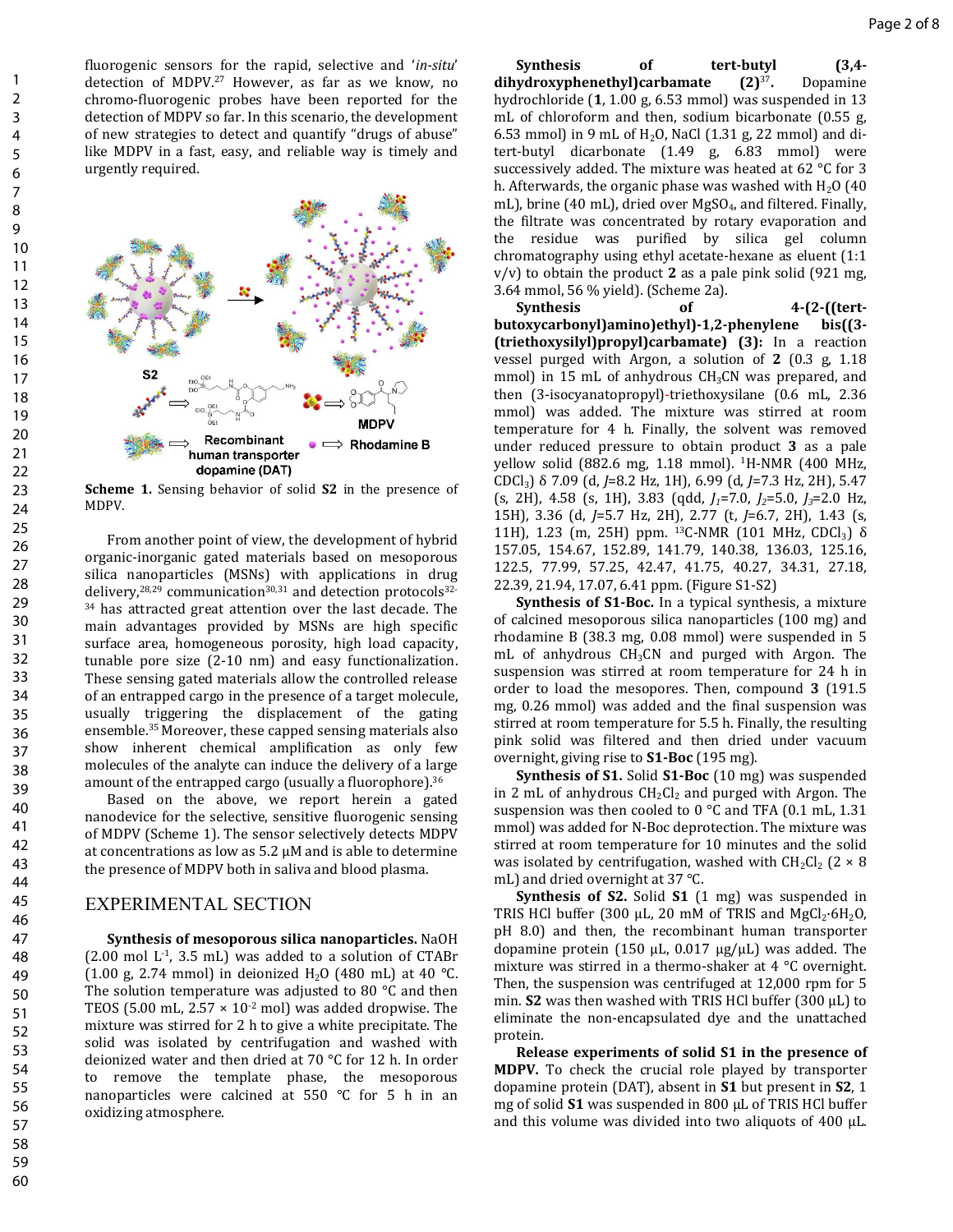After that, 9 µL of a 20 mM solution of MDPV in TRIS HCl buffer were added to one of the aliquots (final concentration of 860  $\mu$ M), and simultaneously, 9  $\mu$ L of TRIS HCl buffer were added to the blank aliquot. Both suspensions were stirred at 25 °C and, after certain time, aliquots were centrifuged (12,000 rpm for 5 min) and the fluorescence of the rhodamine B released in the supernatant ( $\lambda_{\text{exc}}$  = 565 nm,  $\lambda_{\text{em}}$  = 572 nm) was measured. Once measured, the 150 µL were returned to the initial suspension (Figure S9).

**Release experiments of solid S2 in the presence of MDPV.** The same procedure described in the section above was carried out with **S2** (Figure 1).

**Selectivity studies with S2 in TRIS buffer.** 1 mg of **S2** was suspended in 1.4 mL of TRIS HCl Buffer (20 mM of TRIS and  $MgCl<sub>2</sub>·6H<sub>2</sub>O$ , pH 8.0) and this volume was separated into seven aliquots of 200 µL. Besides, several solutions in TRIS HCl buffer of different drugs (MDMA, morphine, heroin, cocaine, MDPV, and dopamine) at a concentration of 1 mM were prepared. Then, 9 µL of each drug solution were added to the aliquots of **S2**, to reach a final concentration of 43  $\mu$ M. Simultaneously, 9  $\mu$ l of TRIS HCl buffer were added to the blank. The suspensions were stirred at 25 °C for 2 minutes. After that, the aliquots were centrifuged, and the fluorescence of the rhodamine B released in the supernatant was measured (Figure 2).

**Determination of detection limit of S2 for MDPV.** 1 mg of **S2** was suspended in 2.4 mL of TRIS HCl buffer (20 mM of TRIS and  $MeCl<sub>2</sub>·6H<sub>2</sub>O$ , pH 8.0) and then divided into twelve aliquots of 200 µL. Then different concentrations of MDPV were added to the aliquots. The suspensions were stirred at 25 °C for 2 min and then centrifuged (12,000 rpm for 5 min) and the fluorescence of the rhodamine B released in the supernatant ( $λ_{\rm exc}$  = 565 nm,  $λ_{\rm em}$  = 572 nm) was measured (Figure S10).

**Determination of detection limit of S2 with MDPV in saliva.** 1 mg of **S2** was suspended in 2.4 mL of 30 % saliva and divided into twelve aliquots of 200 µL each one. The experimental procedure followed was the same as described above (Figure S14).

**Determination of detection limit of S2 with MDPV in blood plasma.** 1 mg of **S2** was suspended in 2.4 mL of 30 % diluted blood plasma extracted and divided into twelve aliquots of 200 µL. The experimental procedure is the same as described above (Figure S15).

**Detection of MDPV in spiked saliva and plasma blood samples.** 0.1 mg of solid **S2** were added to 200 µL of 30 % saliva or plasma sample spike with MDPV. All suspensions were stirred at 25 °C for 2 minutes. The aliquots were centrifuged (12,000 rpm for 5 min) and the fluorescence of the rhodamine B released in the supernatant (150 µL) was measured (Figure S11-S13).

## RESULTS AND DISCUSSION

**Design, synthesis and characterization of the nanodevice.** For the preparation of the sensing nanoparticles, MSNs was first synthesized by basecatalysed sol–gel condensation of tetraethylorthosilicate (TEOS) in the presence of sodium hydroxide and hexadecyltrimethylammonium bromide (CTABr) as micellar template, following previously reported

procedures.38,39 The as-made MSNs were calcined at 550 °C to obtain the starting nanoparticles. In a second step, the pores of the MSNs were loaded with rhodamine B by stirring a suspension of nanoparticles in a concentrated acetonitrile solution of the fluorophore (**S0**). Furthermore, dopamine derivative **3** was anchored onto the external surface of the loaded nanoparticles yielding the solid **S1- Boc**. Synthesis of **3** was carried out by protecting the amino group of dopamine with di-tert-butyl dicarbonate following with reaction with (3 isocyanatopropyl)triethoxysilane. The Boc protecting groups from **S1-Boc** were removed by using trifluoroacetic acid (TFA), giving rise to solid **S1** (Scheme 2b). The final sensing nanodevice (**S2**) was obtained after stirring a suspension of **S1** in TRIS HCl buffer at pH 8.0 and the DAT protein overnight.



**Scheme 2.** (a) Synthesis of dopamine derivative **3**. (b) Synthetic route for the preparation of solid **S2**.

All the prepared solids were characterized by using standard techniques such as powder X-ray diffraction (PXRD), transmission electron microscopy (TEM),  $N_2$ adsorption–desorption isotherms, elemental and thermogravimetric analyses, dynamic light scattering (DLS) and FTIR (Figures S3-S8). In particular, the PXRD pattern of the MSNs as synthesized (Figure S3, curve a) shows four low-angle reflections typical of a hexagonal array, indexed as (1 0 0), (1 1 0), (2 0 0), and (2 1 0) Bragg peaks. Besides a cell parameter  $a_0$  of 39.75 Å (distance between planes  $d_{100}$  = 34 Å) was determined. A significant displacement of 6-8 Å of the  $(1\ 0\ 0)$  peak in the PXRD pattern of the MCM-41 calcined nanoparticles is evident in curve b (Figure S3), related to the condensation of silanol groups in the calcination step. In **S1**, a broadening of the (1 1 0) and (2 0 0) reflections is observed, related to a loss of contrast due to filling of the pore with rhodamine B. The presence of the mesoporous structure in the final functionalized solids was also confirmed by TEM analyses, in which the typical hexagonal porosity of a MCM-41-like matrix was clearly visualized (Figure S4). The figure also shows that the materials are spherical particles with an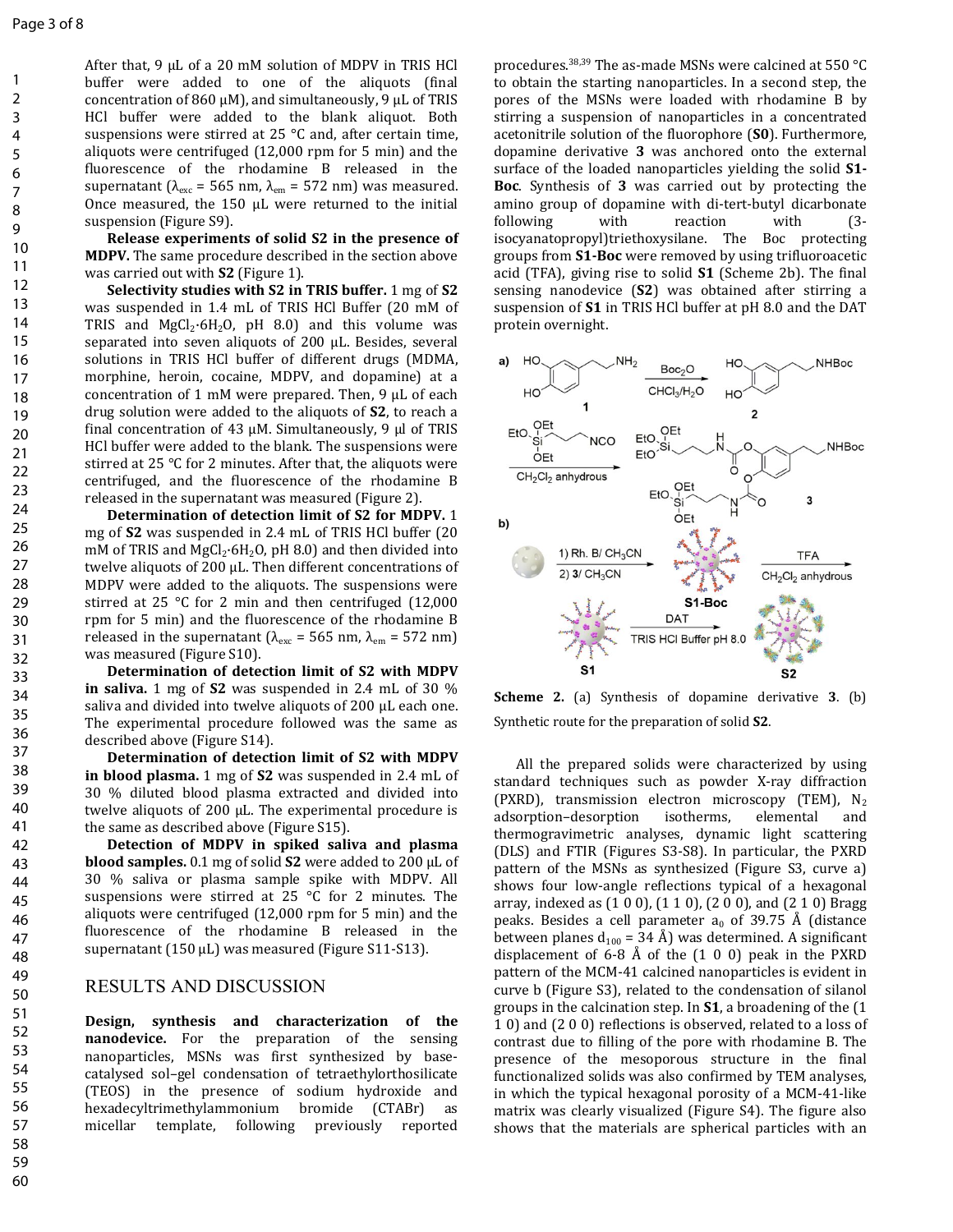average diameter of  $100 \pm 4$  nm (for **S2**, n = 100 particles). The  $N_2$  adsorption–desorption isotherms of the calcined nanoparticles show a IV type isotherm, typical of mesoporous materials (Figure S5). The curve increment at  $P/P_0$  value (0.2–0.4) is ascribed to the condensation of nitrogen by capillarity inside the mesopores. A pore diameter of 2.54 nm and a total pore volume of  $0.90 \text{ cm}^3$ g<sup>-1</sup> were calculated by using the BJH model on the adsorption branch of the isotherm. The application of the Brunauer-Emmett-Teller (BET) model resulted in a value for the total specific surface of 1129 m<sup>2</sup> g<sup>-1</sup>. The N<sub>2</sub> adsorption–desorption isotherm of **S1-Boc** (Figure S5) is typical of mesoporous systems with partially filled mesopores. A decrease in the pore volume  $(0.20 \text{ cm}^3 \text{ g}^{-1})$ and surface area (318.48 m<sup>2</sup> g<sup>-1</sup>) was observed. From thermogravimetric (Figure S6), elemental analysis and delivery studies, contents of 0.3 and 0.19 mmol of rhodamine B and **3**, respectively per gram of **S1-Boc** solid were calculated. Moreover, contents of 0.07 and 0.16 mmol of rhodamine B and **3**, respectively per gram of **S1** solid were determined. Meanwhile, the zeta potential of -29.5 mV, in the starting MSNs, changed to 22.4 mV for **S1-Boc**, due to attachment of the dopamine derivative, **3**. Besides, solid **S1** presents a potential z value of 29.1 mV because of deprotection of amino group, whereas a value of -38.0 mV was found for solid **S2** on account of the DAT attachment. Additionally, the hydrodynamic diameter of the starting MSNs was 159 ± 1 nm. **S1-Boc** presented a hydrodynamic diameter of  $238 \pm 9$  nm, which changed to 197  $\pm 2$  nm for **S1** (Figure S7). This decrease in size is in agreement with the removal of the protective Boc groups from **S1-Boc** to give **S1**. Finally, the hydrodynamic diameter for **S2** increased to  $501 \pm 13$  nm due to the attachment of the DAT protein. FTIR spectrum of functionalized solid **S1** showed the typical absorption bands at ca.  $1100$  and  $3400$  cm<sup>-1</sup> related to the bond stretching vibrations of Si-O-Si and of O-H groups respectively. In addition, the spectrum showed the stretching N-H vibrations of amine groups at 3300 cm-1 , which were not present in FTIR spectrum of solid **S1-Boc**  (Figure S8). **S2** showed absorption bands at ca. 3300, 1760 and 1500 cm-1 related to the vibrations of N-H, C=O and NH<sub>3</sub><sup>+</sup> respectively.



line) of MDPV (860 µM). Error bars are expressed as 3σ for three independent experiments.

**Controlled delivery studies**. To assess the feasibility of the proposed sensing paradigm, controlled release experiments from **S2** in the presence of MDPV were carried out. For this purpose, **S2** was suspended in TRIS HCl buffer at pH 8.0 and this volume was divided into two aliquots. Then, a solution of MDPV in TRIS HCl buffer were added to one of the aliquots (MDPV final concentration of  $860 \mu$ M), and simultaneously, TRIS buffer was added to the blank aliquot. Both suspensions were stirred at 25 °C and, after predefined times, aliquots were taken and centrifuged to eliminate the solid and the fluorescence of the rhodamine B released in the supernatant ( $\lambda_{\text{exc}}$  = 565 nm,  $\lambda_{em}$  = 572 nm) was measured. The obtained release profiles are shown in Figure 1. As can be seen, in the absence of MDPV a low cargo delivery (ca. 7 % of the total rhodamine B released after 20 min) was observed, indicating that **S2** was effectively capped by the interaction of the grafted dopamine derivative with DAT. However, in the presence of MDPV, a remarkable enhancement in the fluorescence emission at 572 nm was detected, as a consequence of the selective coordination of the drug with DAT, which resulted in DAT displacement from the solid, pore opening and rhodamine B release. These results are consistent with the fact that MDPV shows high affinity for DAT in the low nanomolar range  $(10 \pm 2 \text{ nM})$  compared to the low affinity presented for other transporters such as serotonin (2.86  $\pm$  0.1 µM)<sup>40</sup> Likewise, MDPV produces a highly potent DAT inhibition with an  $IC_{50}$  value of 4.1  $\pm$  0.5 nM in contrast to the weak effect produced by serotonin and norepinephrine transporters (IC<sub>50</sub> = 3349  $\pm$  305 and 26  $\pm$  8 nM, respectively).<sup>41, 42</sup> Besides, in order to demonstrate that DAT plays a key role in the gating mechanism, we measured the delivery profiles of the uncapped solid **S1** in absence and presence of MDPV (Figure S9). In both cases, a marked rhodamine B release was observed.



**Scheme 3.** Chemical structure of the drugs used as interferents for selectivity studies.

To study the sensitivity of **S2** towards MDPV, the fluorogenic response of TRIS HCl buffer suspensions of the nanodevices upon addition of increasing amounts of the drug was studied (Figure S10). The results showed an increase in the rhodamine B emission at 572 nm after 2 min upon addition of increasing concentrations of MDPV.

**Figure 1.** Kinetics of dye release from solid **S2** in TRIS HCl Buffer at pH 8.0 in absence (black line) and in presence (red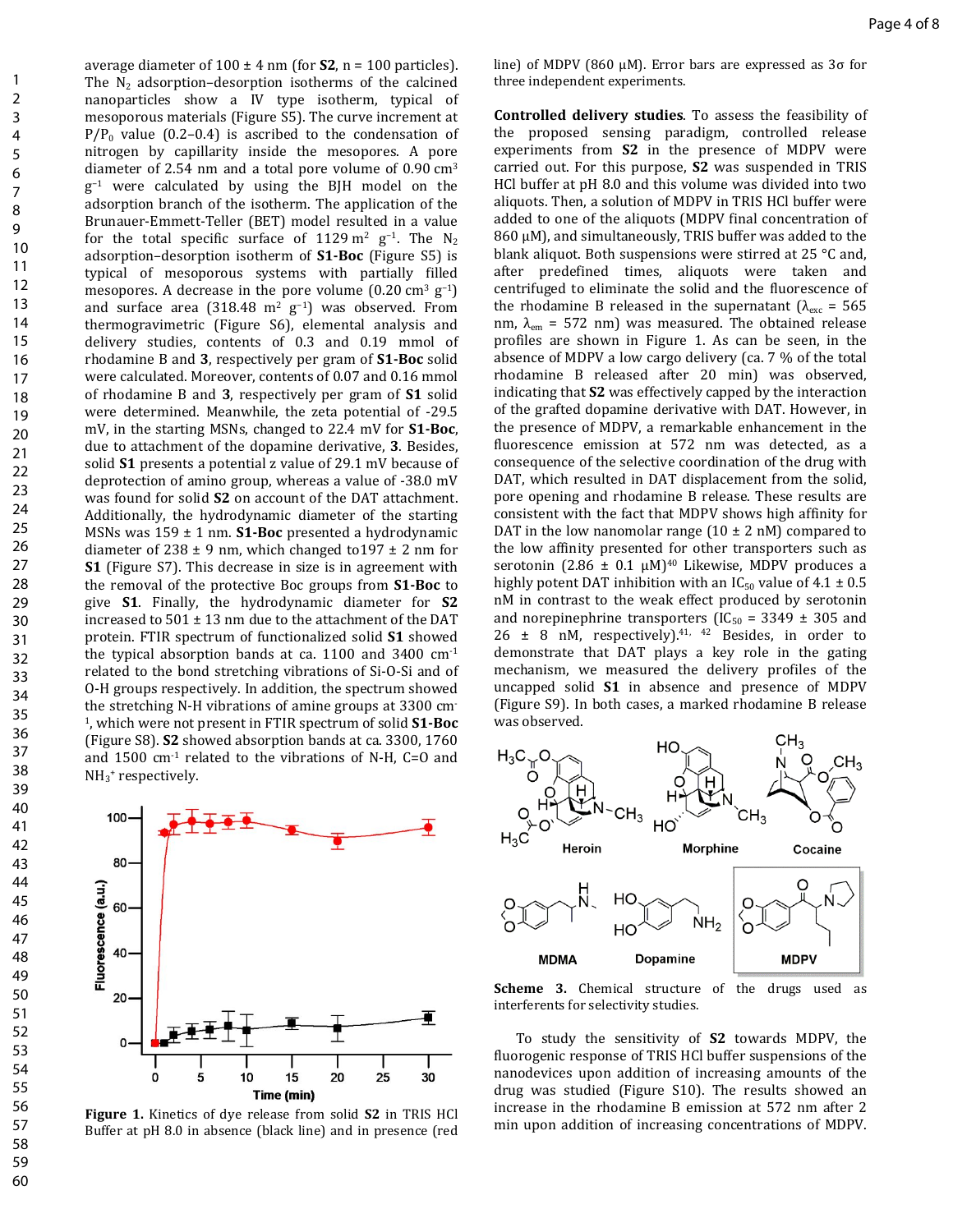From the titration profile, a detection limit for MDPV of 5.2 µM was determined from the intersection between two linear sections of the calibration curve. The detection limit achieved enables a commonly occurring dose of MDPV (5 mg) to be detected in volumes as high as 3.5 L.

In a further step, the fluorogenic response of **S2** was also evaluated in the presence of other common drugs such as cocaine, heroin, dopamine, MDMA, and morphine (Scheme 3). Figure 2 shows the emission of the released rhodamine B at 572 nm after 2 min from suspensions of **S2** in TRIS HCl buffer at pH 8.0 upon addition of the selected drugs (1 mM). As can be seen, a remarkable enhancement in the fluorescence intensity is only produced by MDPV, while other drugs were unable to induce such a remarkable change. The observed selectivity of **S2** toward MDPV is in agreement with its higher  $IC_{50}$  inhibition value  $(4.1 \pm 0.5 \text{ nM})$  to DAT compared to other tested drugs such as cocaine or MDMA ( $IC_{50} = 211 \pm 19$  and 93  $\pm$  17, respectively).<sup>41</sup> Therefore, none of the other interferents tested presented remarkable affinities with DAT and, as a consequence, negligible rhodamine B release was observed in these cases. This suggested that **S2** could be used for the selective detection of MDPV.



**Figure 2.** Effect of the indicated drugs (1 mM) on the relative rhodamine B release from solid **S2** in TRIS HCl buffer at pH 8.0 20 min after addition. Error bars are expressed as 3σ for three independent experiments (\*\*\*p<0.0003).

**Validation studies in realistic samples**. In order to evaluate the applicability of the nanosensor in realistic competitive environments, we tested the ability of **S2** to detect MDPV in real samples of both saliva and blood plasma. In this way, we prepared a solution of 30 % saliva and then the release of rhodamine B from **S2** nanoparticles in the presence  $(860 \mu M)$  and absence of the drug was measured. The results obtained (Figure S11) showed that while in absence of MDPV a moderate dye release was found (15 % of the total dye released after 30 min), in the presence of the illicit drug a marked rhodamine B release was produced (98 % after ca. 30 min). Moreover, the sensitivity of **S2** in saliva was measured, showing a detection limit for MDPV of 6.9 µM (Figure S14).

In addition, we tested the ability of **S2** to detect MDPV in a solution of 30 % blood plasma previously spiked with

MDPV (860  $\mu$ M) (Figure S12). As shown in the Figure S13 rhodamine B release was observed when the drug was present in blood plasma solution (98 % of dye released after 20 min), while the nanoparticles remained "closed" when no MDPV was present, and the fluorescence emission was significantly lower (20 % after ca. 20 min). The detection limit of MDPV in blood plasma for **S2** was as low as 12.1 µM (Figure S15). Detection limit values obtained in saliva and in plasma are slightly higher than that measured in TRIS HCl solution (*vide ante*), most probably due to the presence of a higher competitive environment.

Finally, the nanosensor was tested for MDPV detection in saliva and blood plasma samples  $(200 \mu L)$  spiked with 17.9 and 215 µM of the cannibal drug, respectively. 0.1 mg of solid **S2** was added to the corresponding solution and the samples were shaken for 2 minutes at room temperature. From the interpolation in calibration curves of the rhodamine released from **S2** in these media, concentrations of MDPV of 17.6 and 200 μM were determined for the saliva and plasma samples, respectively (recovery values of 98 % and 93 %).

## **CONCLUSIONS**

In summary, we report herein the design, synthesis, characterization and sensing behaviour of a probe for the fast and highly selective detection of the cathinone MDPV (cannibal drug). The nanosensor consists of MSNs loaded with rhodamine B and capped with DAT. In the presence of the MDPV drug, DAT is detached from the nanosensor, inducing cargo release. This behaviour is observed in the presence of MDPV but not with other common drugs like cocaine, morphine, heroin, heroin or MDMA. The probe shows a high sensitivity in TRIS HCl buffer (detection limit of 5.2 µM) and in realistic competitive media like saliva (6.9  $\mu$ M) and blood plasma (12.1  $\mu$ M). Finally, the probe is able to detect MDPV in spiked saliva and serum samples. Considering the sensitivity and selectivity of **S2** and its easy synthesis and handling, this material could be used as a reliable system for the accurate '*in situ*' and '*at site*' MDPV identification.

# **ASSOCIATED CONTENT**

**Supporting Information**. Materials and methods, experimental details about solid synthesis **S2**, <sup>1</sup>H-NMR and <sup>13</sup>C-NMR of compound **3**, characterization images and graphs, control release experiments in TRIS Buffer, saliva and blood plasma and calibration curves in aqueous media, saliva and blood plasma. "This material is available free of charge via the Internet at http://pubs.acs.org."

# **AUTHOR INFORMATION**

#### **Corresponding Author**

\* E-mail: rmaez@qim.upv.es.

#### **Author Contributions**

The manuscript was written through contributions of all authors. All authors have given approval to the final version of the manuscript. E.G., M.A., B.D.G. and R.M.M. conceived and designed the research, performed most of the experiments, contributed to the experimental designs, data analysis,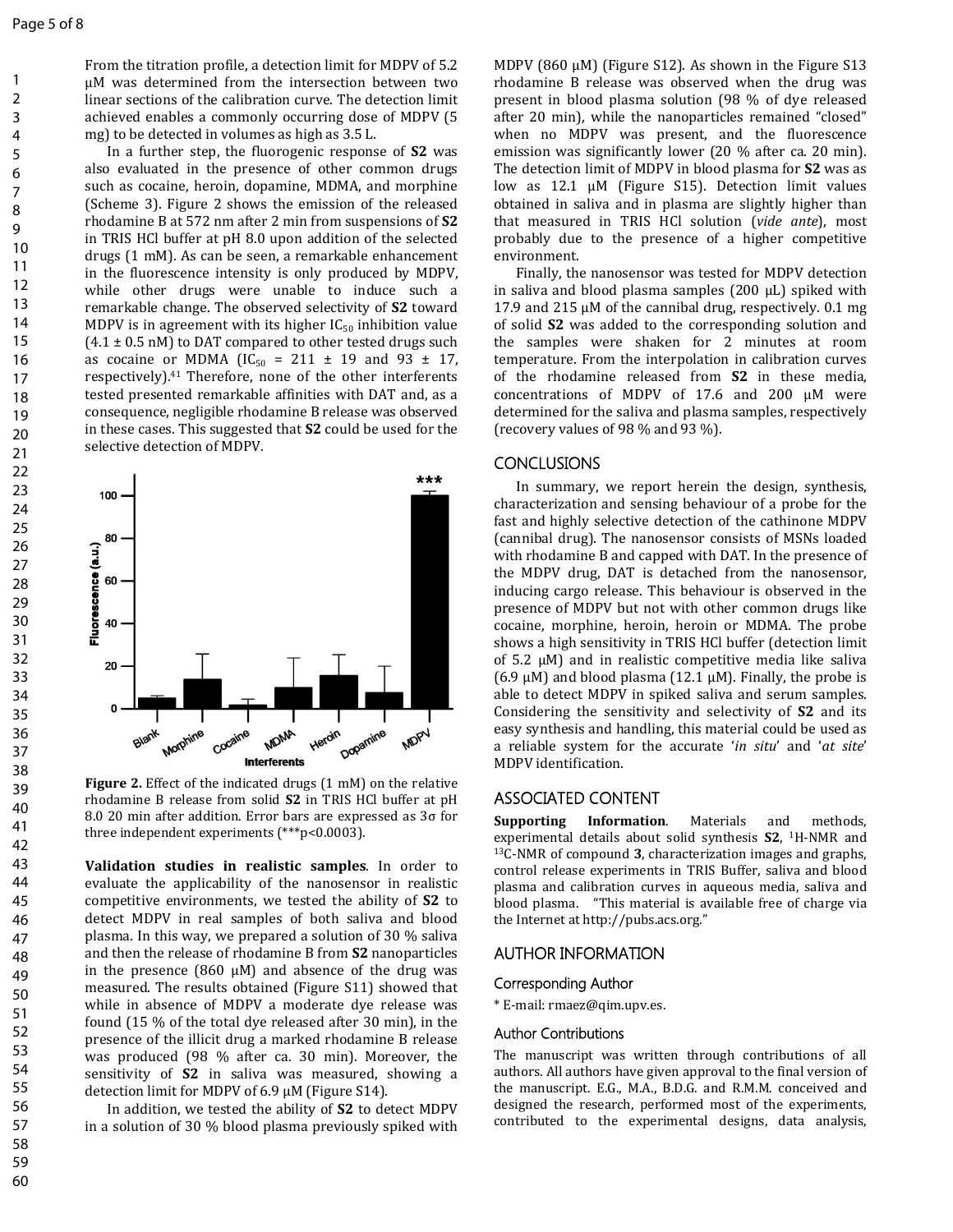discussion and writing. E.G., M.A., B.D.G., S.G. and F.S. synthesized and characterized all organic molecules. E.G., M.A. and M.D.M. carried out the synthesis and characterization of the sensory material. E.G. carried out the controlled release studies and determined the sensing features of the nanoparticles. E.G., M.A., A.M.C. and R.M.M. analyzed the data. Finally, E.G., A.M.C., S.G., F.S. and R.M.M. wrote the manuscript with feedback from all the authors.

# **Notes**

The authors declare no competing financial interest.

# **ACKNOWLEDGMENT**

The authors thank the Spanish Government (projects RTI2018-100910-B-C41 (MCUI/AEI/FEDER, UE) and CTQ2017-87954-P) and the Generalitat Valencia (PROMETEO/2018/024) for support. E. G. is grateful to the Spanish MEC for her FPU grant. M. A. thanks to her postdoctoral fellowship (PAID-10-17). The authors also thank the Electron Microscopy Service at the UPV for support.

# **REFERENCES**

(1) World drug report. United Nations Office on Drugs and Crime (UNODC). Inform **2019**.

- (2) European drug report: Trends and Developments. European Monitoring Centre for Drugs and Drug Addition (EMCDDA). Inform **2019**.
- (3) New Psychoactive Substances: Pharmacology, Clinical, Forensics and Analytical Toxicology. Handbook of Experimental Pharmacology. *Springer* **2004**, *252*.
- (4) Zawilska, J. B.; Wojcieszak, J., Designer cathinones—An emerging class of novel recreational drugs. *Forensic Sci. Int.* **2013**, *231*, 42-53.
- (5) Coppola, M.; Mondola, R., 3,4-Methylenedioxypyrovalerone (MDPV): Chemistry, pharmacology and toxicology of a new designer drug of abuse marketed online. *Toxicol. Lett.* **2012,** *208*, 12-15. 30 31 32
- (6) Coppola, M.; Mondola, R., Synthetic cathinones: Chemistry, pharmacology and toxicology of a new class of designer drugs of abuse marketed as bath salts or plant food. *Toxicol. Lett.* **2012,** *211*, 144-149. 33 34 35
- (7) Oliver, C. F.; Palamar, J. J.; Salomone, A.; Simmons, S. J.; Philogene-Khalid, H. L.; Stokes-McCloskey, N.; Rawls, S. M., Synthetic cathinone adulteration of illegal drugs. *Psychopharmacology* **2019,** *236*, 869-879. 36 37 38 39
- (8) Riley, A. L.; Nelson, K. H.; To, P.; López-Arnau, R.; Xu, P.; Wang, D.; Wang, Y.; Shen, H.-W.; Kuhn, D. M.; Angoa-Perez, M.; Anneken, J. H.; Muskiewicz, D.; Hall, F. S., Abuse potential and toxicity of the synthetic cathinones (i.e., "Bath salts"). *Neurosci. Biobeha. Rev.* **2020**, *110*, 150-173. 40 41 42 43
- (9) Ibáñez, M.; Pozo, Ó. J.; Sancho, J. V.; Orengo, T.; Haro, G.; Hernández, F., Analytical strategy to investigate 3,4 methylenedioxypyrovalerone (MDPV) metabolites in consumers' urine by high-resolution mass spectrometry. *Anal. Bioanal. Chem.*  **2016,** *408*, 151-164. 44 45 46 47
- (10) Colon-Perez, L. M.; Pino, J. A.; Saha, K.; Pompilus, M.; Kaplitz, S.; Choudhury, N.; Jagnarine, D. A.; Geste, J. R.; Levin, B. A.; Wilks, I.; Setlow, B.; Bruijnzeel, A. W.; Khoshbouei, H.; Torres, G. E.; Febo, M., Functional connectivity, behavioral and dopaminergic alterations 24 hours following acute exposure to synthetic bath salt drug methylenedioxypyrovalerone. *Neuropharmacology* **2018,** *137*, 178-193. 48 49 50 51 52 53
- (11) Eshleman, A. J.; Nagarajan, S.; Wolfrum, K. M.; Reed, J. F.; Swanson, T. L.; Nilsen, A.; Janowsky, A., Structure-activity relationships of bath salt components: substituted cathinones and benzofurans at biogenic amine transporters. *Psychopharmacology*  **2019,** *236*, 939-952. 54 55 56 57 58

(12) Glennon, R. A.; Young, R., Neurobiology of 3,4-<br>methylenedioxypyrovalerone (MDPV) and  $\alpha$ methylenedioxypyrovalerone (MDPV) and αpyrrolidinovalerophenone (α-PVP). *Brain Res. Bull.* **2016,** *126*, 111-126.

(13) Kraemer, M.; Boehmer, A.; Madea, B.; Maas, A., Death cases involving certain new psychoactive substances: A review of the literature. *Forensic Sci. Int.* **2019,** *298*, 186-267.

(14) Liveri, K.; Constantinou, M. A.; Afxentiou, M.; Kanari, P., A fatal intoxication related to MDPV and pentedrone combined with antipsychotic and antidepressant substances in Cyprus. *Forensic Sci. Int.* **2016,** *265*, 160-165.

(15) Marinetti, L. J.; Antonides, H. M., Analysis of synthetic cathinones commonly found in bath salts in human performance and postmortem toxicology: method development, drug distribution and interpretation of results. *J. Anal. Toxicol.* **2013,** *37*, 135-146.

(16) Freni, F.; Bianco, S.; Vignali, C.; Groppi, A.; Moretti, M.; Osculati, A. M. M.; Morini, L., A multi-analyte LC–MS/MS method for screening and quantification of 16 synthetic cathinones in hair: Application to postmortem cases. *Forensic Sci. Int.* **2019,** *298*, 115-120.

(17) Peiró Mde, L.; Armenta, S.; Garrigues, S.; de la Guardia, M., Determination of 3,4-methylenedioxypyrovalerone (MDPV) in oral and nasal fluids by ion mobility spectrometry. *Anal. Bioanal. Chem.* **2016**, *408*, 3265–3273.

(18) Cheng, S.-Y.; Ng-A-Qui, T.; Eng, B.; Ho, J., Detection of cathinone and mephedrone in plasma by LC-MS/MS using standard addition quantification technique. *J. Anal. Sci. Technol.* **2017**, *8*, 19-25.

(19) Glicksberg, L.; Bryand, K.; Kerrigan, S., Identification and quantification of synthetic cathinones in blood and urine using liquid chromatography-quadrupole/time of flight (LC-Q/TOF) mass spectrometry. *J. Chromatogr. B* **2016**, *1035*, 91-103.

(20) Mercieca, G.; Odoardi, S.; Cassar, M.; Strano Rossi, S., Rapid and simple procedure for the determination of cathinones, amphetamine-like stimulants and other new psychoactive substances in blood and urine by GC–MS. *J. Pharm. Biomed. Anal.*  **2018,** *149*, 494-501.

(21) Gerace, E.; Caneparo, D.; Borio, F.; Salomone, A.; Vincenti, M., Determination of several synthetic cathinones and an amphetamine-like compound in urine by gas chromatography with mass spectrometry. Method validation and application to real cases. *J. Sep. Sci.* **2019,** *42*, 1577-1584.

(22) Woźniak, M. K.; Banaszkiewicz, L.; Wiergowski, M.; Tomczak, E.; Kata, M.; Szpiech, B.; Namieśnik, J.; Biziuk, M., Development and validation of a GC–MS/MS method for the determination of 11 amphetamines and 34 synthetic cathinones in whole blood. *Forensic Toxicol.* **2020**, *38*, 42-58.

(23) Joshi, M.; Cetroni, B.; Camacho, A.; Krueger, C.; Midey, A. J., Analysis of synthetic cathinones and associated psychoactive substances by ion mobility spectrometry. *Forensic Sci. Int.* **2014,** *244*, 196-206.

(24) Peters, J. R.; Keasling, R.; Brown, S. D.; Pond, B. B., Quantification of Synthetic Cathinones in Rat Brain Using HILIC-ESI-MS/MS. *J. Anal. Toxicol.* **2016,** *40*, 718-725.

(25) Williams, M.; Martin, J.; Galettis, P., A Validated Method for the Detection of 32 Bath Salts in Oral Fluid. *J. Anal. Toxicol.* **2017**, *41*, 659-669.

(26) Diestelmann, M.; Zangl, A.; Herrle, I.; Koch, E.; Graw, M.; Paul, L. D., MDPV in forensic routine cases: Psychotic and aggressive behavior in relation to plasma concentrations. *Forensic. Sci. Int.* **2018**, *283*, 72-84.

(27) Garrido, E.; Pla, L.; Lozano-Torres, B.; El Sayed, S.; Martínez-Máñez, R.; Sancenón, F., Chromogenic and fluorogenic probes for the detection of illicit drugs. *ChemistryOpen* **2018**, *7*, 401-428.

(28) García-Fernández, A.; Aznar, E.; Martínez-Máñez, R.; Sancenón, F., New Advances in In Vivo Applications of Gated Mesoporous Silica as Drug Delivery Nanocarriers. *Small* **2020**, *16*, 1902242.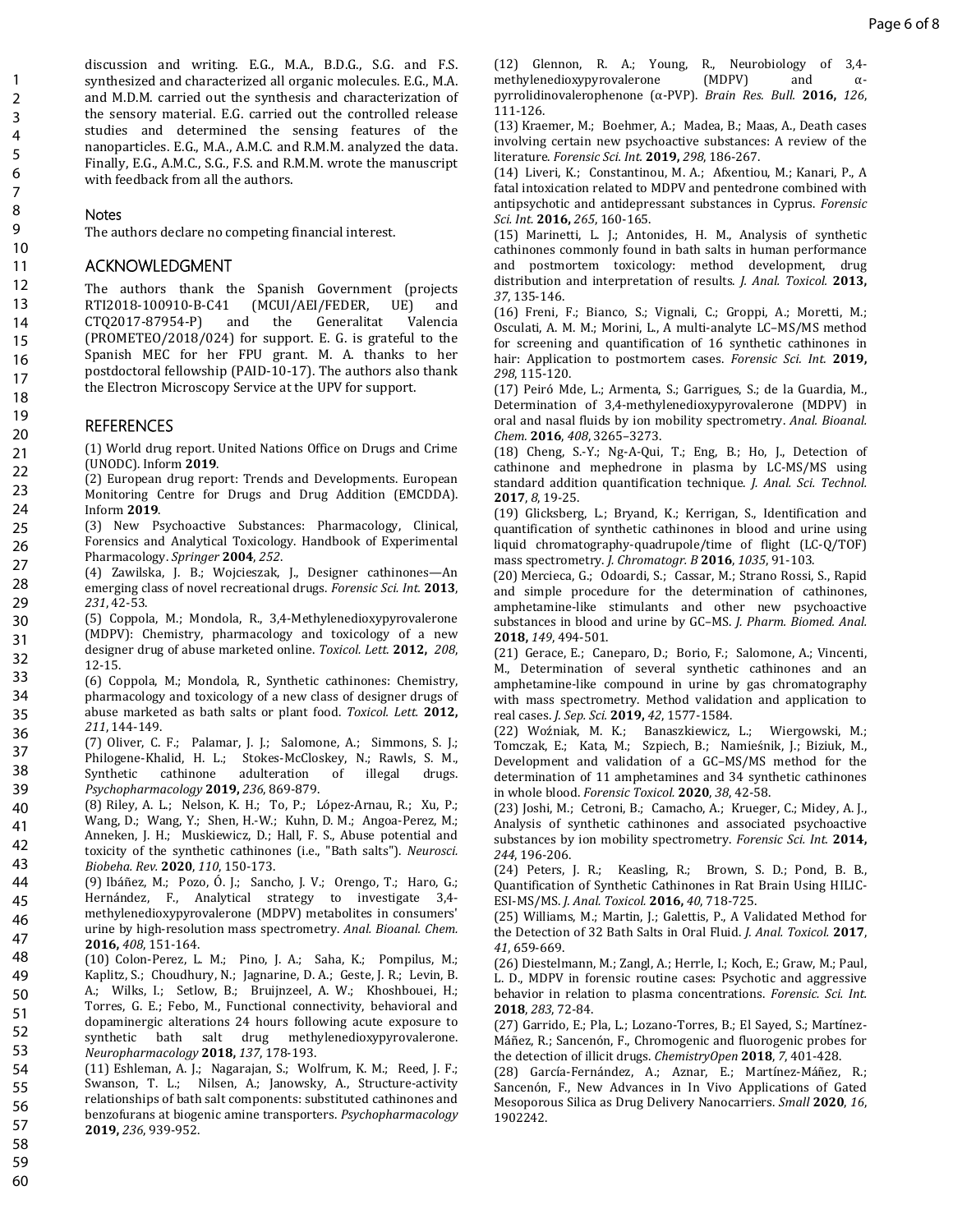1 2

(29) Llopis-Lorente, A.; Lozano-Torres, B.; Bernardos, A.; Martínez-Máñez, R.; Sancenón, F., Mesoporous silica materials for controlled delivery based on enzymes. *J. Mater. Chem. B* **2017**, *5*, 3069-3083.

- (30) Giménez, C.; Climent, E.; Aznar, E.; Martínez-Máñez, R.; Sancenón, F.; Marcos, M. D.; Amorós, P.; Rurack, K., Towards chemical communication between gated nanoparticles. *Angew. Chem. Int. Ed. Engl.* **2014**, *53*, 12629-12633. 3 4 5 6
- (31) de Luis, B.; Llopis-Lorente, A.; Rincón, P.; Gadea, J.; Sancenón, F.; Aznar, E.; Villalonga, R.; Murguía, J. R.; Martínez-Máñez, R., An Interactive Model of Communication between Abiotic Nanodevices and Microorganisms. *Angew. Chem. Int. Edi.* **2019**, *58*, 14986-14990. 7 8 9 10
- (32) Garrido, E.; Alfonso, M.; Díaz de Greñu, B.; Lozano-Torres, B.;Parra. M.; Gaviña. P.; Marcos, M.D.; Martínez Mañez, R.; Sancenón, F., Nanosensor for Sensitive Detection of the New Psychedelic Drug 25I-NBOMe. *Chem. Eur. J.* **2020**, *26,* 2813-2816. 11 12 13
- (33) Ribes, À.; Aznar, E.; Santiago-Felipe, S.; Xifre-Perez, E.; Tormo-Mas, M. Á.; Pemán, J.; Marsal, L. F.; Martínez-Máñez, R., Selective and Sensitive Probe Based in Oligonucleotide-Capped Nanoporous Alumina for the Rapid Screening of Infection Produced by Candida albicans. *ACS Sensors* **2019**, *4*, 1291-1298. 14 15 16 17 18
- (34) Oroval, M.; Coll, C.; Bernardos, A.; Marcos, M. D.; Martínez-Máñez, R.; Shchukin, D. G.; Sancenón, F., Selective Fluorogenic Sensing of As(III) Using Aptamer-Capped Nanomaterials. *ACS Appl. Mater. Inter.* **2017**, *9*, 11332-11336. 19 20 21
- (35) Aznar, E.; Villalonga, R.; Gimenéz, C.; Sancenón, F.; Marcos, M. D.; Martínez-Máñez, R.; Díez, P.; Pingarrón, J. M.; Amorós, P., Glucose-triggered release using enzyme-gated mesoporous silica nanoparticles. *Chem. Commun.* **2013**, *49*, 6391-6393. 22 23 24
- (36) Giménez, C.; Climent, E.; Aznar, E.; Martínez-Máñez, R.; Sancenón, F.; Marcos, M. D.; Amorós, P.; Rurack, K., Towards 25 26

chemical communication between gated nanoparticles. *Angew. Chem. Int. Ed. Engl*. **2014**, *53*, 12629-33.

(37) Maerten, C.; Garnier, T.; Lupattelli, P.; Chau, N. T. T.; Schaaf, P.; Jierry, L.; Boulmedais, F., Morphogen Electrochemically Triggered Self-Construction of Polymeric Films Based on Mussel-Inspired Chemistry. *Langmuir* **2015**, *31*, 13385-13393.

(38) Beck, J. S.; Vartuli, J. C.; Higgins, J. B.; Schlenker, J. L.; Roth, W. J.; Leonowicz, M. E.; Kresge, C. T.; Schmitt, K. D.; Chu, C. T. W.; Olson, D. H.; Sheppard, E. W.; McCullen, S. B., A new family of mesoporous molecular sieves prepared with liquid crystal templates. *J. Am. Chem. Soc.* **1992,** *114*, 10834.

(39) Cai, Q.; Luo, Z.; Pang, W.; Fan, Y.; Chen, X.; Cui, F., Diluted solution routes to various controllable morphologies of MCM-41 silica with a basic medium. *Chem. Mater*. **2001**, *13*, 258-263.

(40) Paillet-Loilier, M.; Alexandre Cesbron, A.; Le Boisselier, R.; Joanna Bourgine, J.; Debruyne, D., Emerging drugs of abuse: current perspectives on substituted cathinones. *Subst. Abuse Rehabil.* **2014,** *5*, 37-52.

(41) Marusich, J. A.; Antonazzo, K. R.; Wiley, J. L.; Blough, B. E.; Partilla, J. S.; Baumann, M. H., Pharmacology of novel synthetic stimulants structurally related to the "bath salts" constituent 3,4 methylenedioxypyrovalerone (MDPV). *Neuropharmacology* **2014**, *87*, 206-213.

(42) Baumann, M. H.; Partilla, J. S.; Lehner, K. R.; Thorndike, E. B.; Hoffman, A. F.; Holy, M.; Rothman, R. B.; Goldberg, S. R.; Lupica, C. R.; Sitte, H. H.; Brandt, S. D.; Tella, S. R.; Cozzi, N. V.; Schindler, C. W., Powerful Cocaine-Like Actions of 3,4- Methylenedioxypyrovalerone (MDPV), a Principal Constituent of Psychoactive 'Bath Salts' Products. *Neuropsychopharmacol.* **2013**, *38*, 552-562.